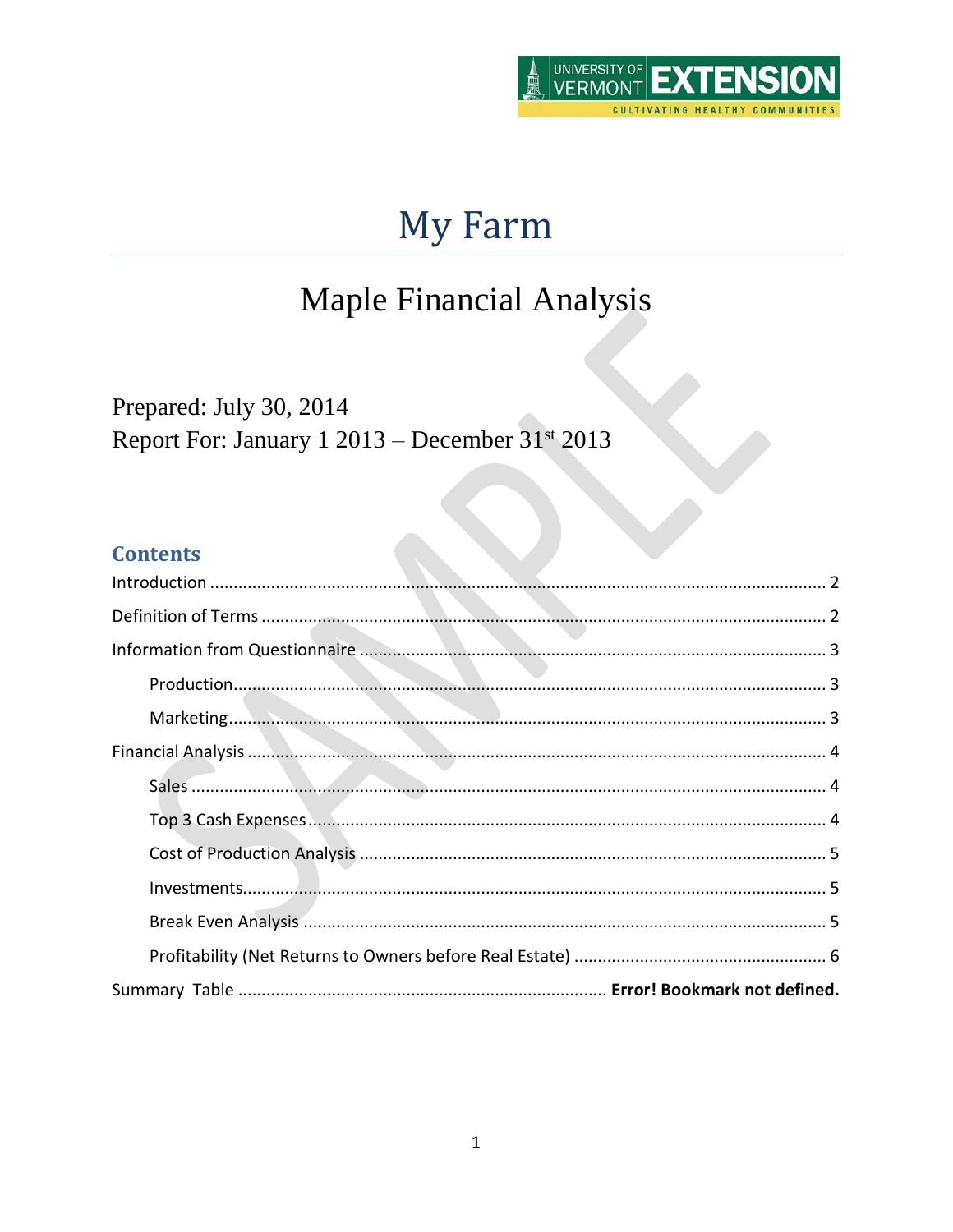## <span id="page-1-0"></span>**Introduction**

This report is based upon information provided by Norman Sweetright, owners of My Farm. Financial data was collected by UVM Extension outreach educators through farm visits and subsequent phone/email communications to correct details.

This report is part of a larger Maple Business Benchmark project. This specific report is confidential and is shared with the business owners only. Certain financial measures and management aspects of this operation will be anonymized and combined with records from other producers. The anonymous data will be used to create ranges of observed performance for important financial and production metrics. When the aggregate benchmark reports are available each producer will be able to compare their own performance against ranges of observed results from the entire group.

All producers are invited and encouraged to participate for multiple years. The highest value from a benchmark program is realized when an owner can benchmark their performance "against" themselves by observing "trend analysis" over time. Trend analysis will demonstrate which indicators are moving up, down or staying the same from year to year.

#### **Notes:**

1. This analysis does not include the cost or values associated with real estate. Any reported indicators on Profit or Net Income must be interpreted as returns to any real estate costs and owner management.

## <span id="page-1-1"></span>**Definition of Terms**

**Cost of production** was calculated by adding annual variable costs, fixed costs and annualized depreciation costs for capital assets used by the business. Certain fixed expenses, capital assets and depreciation have been pro-rated (based on owner input) to reflect how much of this expense is assigned to the "maple enterprise" versus other business/farm activities. Depreciation cost is obtained by dividing the purchase price of capital assets by an average life span. No consideration is given to depreciation taken for tax purposes.

**Operating Expenses:** These are the expenses (variable and fixed) associated with annual operation of the business. Operating expenses includes interest payment associated with debt service. Operating expenses do not include the following "capital activity" items: principal portion of debt payments (cash expenses), capital expenses (cash expenses) or depreciation (noncash).

**Intermediate Assets:** Equipment, machinery and other items that have a useful life of more than a one year.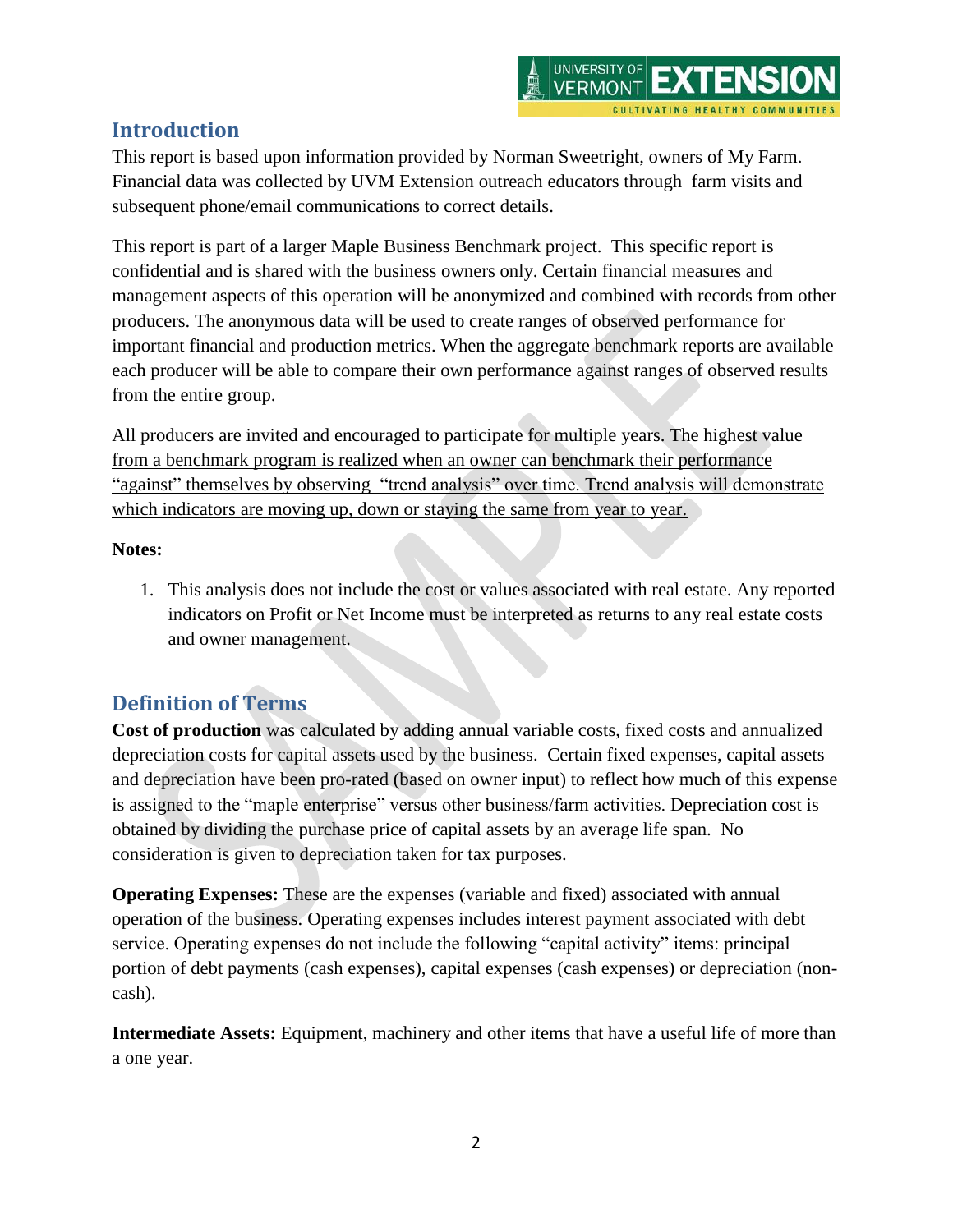

Break Even Price Per Unit: This calculation uses historic costs and the most recent year production volume to indicate a price charged per unit that will cover all costs. Owner draws/returns to ownership are not included in this calculation this year.

**Break Even Units:** This calculation uses historic variable costs and identifies the production level at which all variable and fixed costs are covered. Depreciation is included as a fixed costs. Owner draws/returns to ownership are not included in this calculation this year.

## <span id="page-2-0"></span>**Information from Questionnaire**

#### <span id="page-2-1"></span>**Production**

|      | <b>Taps</b>       | <b>Production (gallons)</b> | <b>Gallons Per Tap</b> |
|------|-------------------|-----------------------------|------------------------|
| 2012 | 5,100             | 1,025                       |                        |
|      | $2013 \mid 6,650$ | 2,850                       | .43                    |

#### <span id="page-2-2"></span>**Marketing**

| <b>Market</b>         | 2013: % of annual<br>syrup sold | <b>2012: % of annual</b><br>syrup sold | <b>Ave Price (per</b><br>gallon)        |
|-----------------------|---------------------------------|----------------------------------------|-----------------------------------------|
| <b>Bulk</b>           | 80%                             |                                        | \$2.75 per lb. or<br>\$30.41 per gallon |
|                       |                                 |                                        |                                         |
| Wholesale             | $0\%$                           |                                        |                                         |
| <b>Retail on Farm</b> | 20%                             |                                        | $$5.00$ per lb or                       |
|                       |                                 |                                        | \$55.30                                 |
| <b>Other Retail</b>   | $0\%$                           |                                        |                                         |
| <b>Valued Added</b>   | 0%                              |                                        |                                         |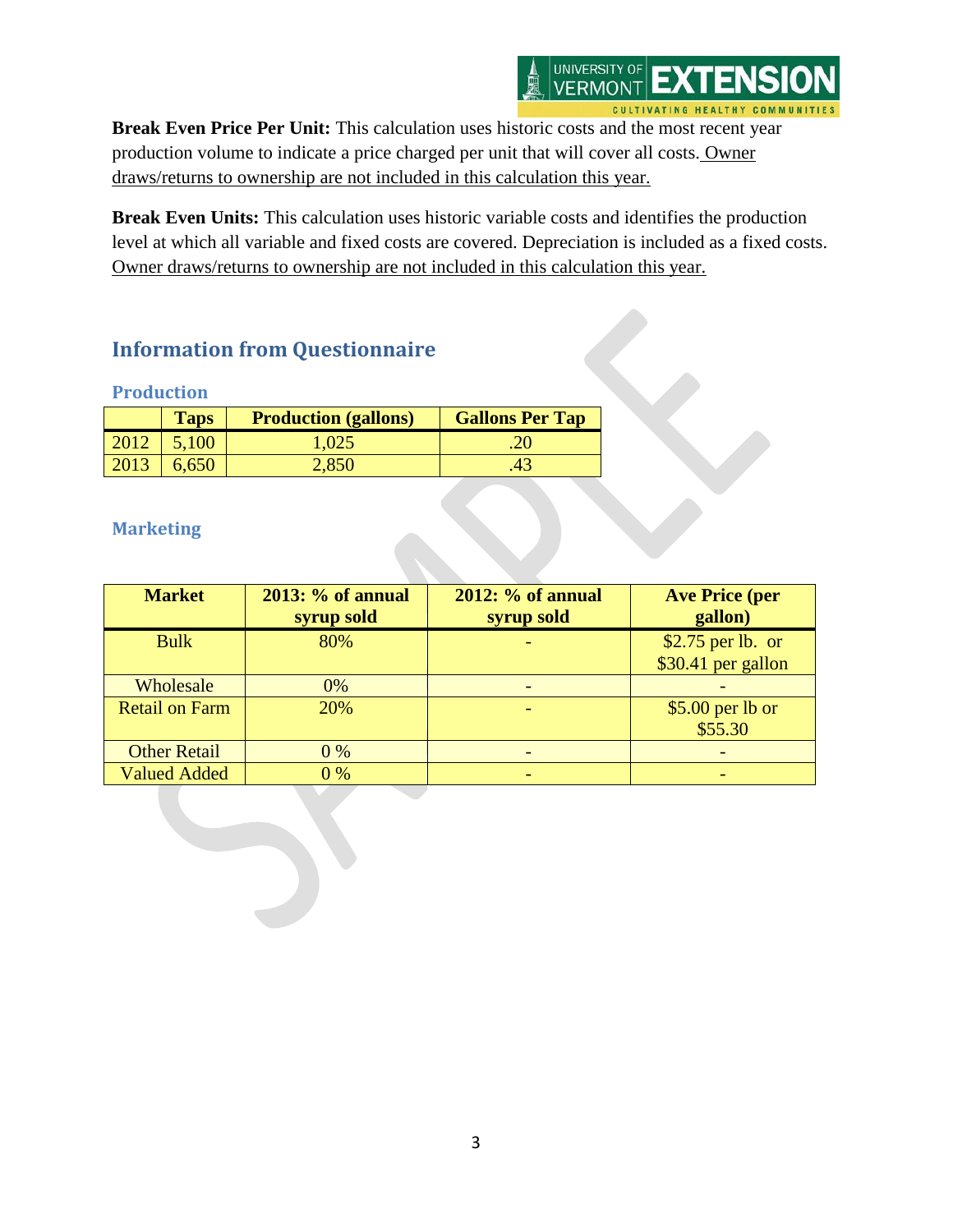## <span id="page-3-0"></span>**Financial Analysis**

#### <span id="page-3-1"></span>**Sales**

|                         | 2012 |               |           | 2013 |                         | per gallon |       | per tap  |       | per Acre |
|-------------------------|------|---------------|-----------|------|-------------------------|------------|-------|----------|-------|----------|
|                         |      | ∣% of SALES I |           |      | % of SALES   per gallon |            |       | lper tap |       | per Acre |
| <b>TOTAL SALES</b>      |      |               | 101.044   |      | $100.0\%$ \$            |            | 35.45 |          |       | 808.35   |
| Accrual Adjusted--      |      |               |           |      |                         |            |       |          |       |          |
| Production Based Income |      |               | \$103,873 |      | $102.8\%$ \$            |            | 36.45 |          | 15.62 | 830.98   |

- a) Sales per gallon: **\$35.45** shows the average price received for all cash sales combined at the end of the year.
- b) Accrual Adjusted Income per gallon: **\$36.45** shows the average price received when we combine cash sales at the end of 2013 plus the value of remaining inventory on hand.
- c) Sales per Acre: **\$808** (cash basis) or **\$830**(after inventory adjustment) can be used to evaluate the ability to generate sales from the land used for sugar production.

#### <span id="page-3-2"></span>**Top 3 Cash Expenses**



NOTE: Depreciation and Unpaid labor are not "cash expenses" and are not included on the "Top 3 Cash Expenses" figure. They are included in the table below for comparison.

| <b>Expenses</b>            |            |                         |                   |         |
|----------------------------|------------|-------------------------|-------------------|---------|
|                            | 2013 Total | <b>Percent of Sales</b> | <b>Per Gallon</b> | Per Tap |
| <b>Variable Costs</b>      | 42.211     | 42%                     | 14.81             | 6.35    |
| <b>Fixed Costs</b>         | 23.222     | 23%                     | 8.15              | 3.49    |
| <b>Annual Depreciation</b> | 21.165     | 21%                     | 7.43              | 3.18    |
| <b>Unpaid Labor</b>        | 13,662     | 14%                     | 4.79              | 2.05    |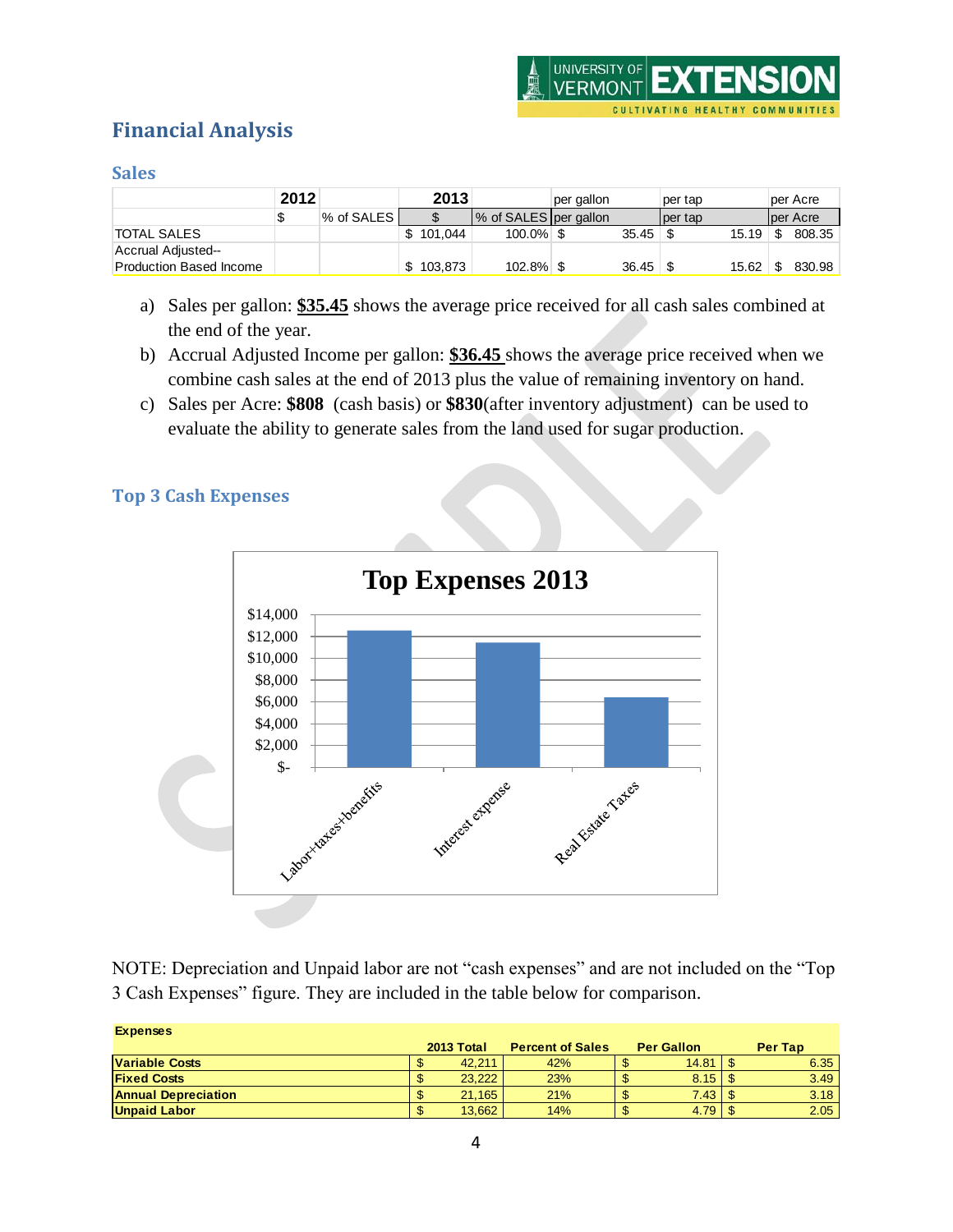Depreciation is a significant cost for this business. The business is currently profitable (see "Profitability" below) and able to cover the cost of depreciation.

#### <span id="page-4-0"></span>**Cost of Production Analysis**

| <b>Cost of Production (COP)</b>                   |               |                   |                |                 |
|---------------------------------------------------|---------------|-------------------|----------------|-----------------|
|                                                   | 2013 Total    | <b>Per Gallon</b> | <b>Per Tap</b> | <b>Per Acre</b> |
| <b>Production Based/Accrual Adjusted COP</b>      |               |                   | 9.84           | 523.46          |
| <b>Production Based/Accrual Adjusted COP with</b> |               |                   |                |                 |
| <b>Depreciation</b>                               | $86,598$ \ \$ |                   | 13.02          | 692.78          |
| <b>Production Based/Accrual Adjusted COP with</b> |               |                   |                |                 |
| Depreciation & Unpaid Labor                       | $100,260$ \$  |                   | $15.08$   \$   | 802.08          |

The cost of production analysis presents three metrics of accrual adjusted cost of production (COP). Accrual adjustments factor in adjustments for accounts receivable, accounts payable and changes in inventory. This report shows 3 COP calculations: 1) COP before depreciation and unpaid labor, 2) COP with depreciation on intermediate assets and 3) COP with depreciation and unpaid labor charged at \$18 per hour.

Annual depreciation was calculated by grouping similar assets, assigning a standard life expectancy and then dividing total purchase price by lifespan to obtain an annualized cost. For the purpose of this report the age of the asset and it stage of depreciation were not factored in, all assets are treated the same and a cost is associated with each regardless of whether it is beyond its expected lifespan. Salvage values were not included in this analysis.

This operation demonstrates a "fully loaded" COP of **\$35.18 per gallon** compared to average sales of **\$35.45 per gallon** on calendar year cash basis or **\$36.45 per gallon** in adjusted income (due to changes in inventory). (see following sections on "Profitability and "Break Even"). Cost of production is very close to income.

#### <span id="page-4-1"></span>**Investments**

| <b>INVESTMENT</b>       | <b>TOTAL</b> | Per Tap | <b>Per Gallon</b>     | <b>Per Acre</b> |
|-------------------------|--------------|---------|-----------------------|-----------------|
| Intermediate Assets     | 186,550      | 28.05   | 65.46                 | 1.492           |
| <b>Long Term Assets</b> | 91,000       | 13.68   | $31.93$ $\frac{8}{3}$ | 728             |
| <b>Total</b>            | 277,550      | 41.74   | 97.39                 | 2,220           |

 $<sup>1</sup>$  Does not include value of real estate, long term assets includes only buildings and improvements</sup>

#### <span id="page-4-2"></span>**Break Even Analysis**

Break Even Units: **2,150 Gallons** (this is based on cash expenses plus depreciation, the value of unpaid labor is not built into this calculation)